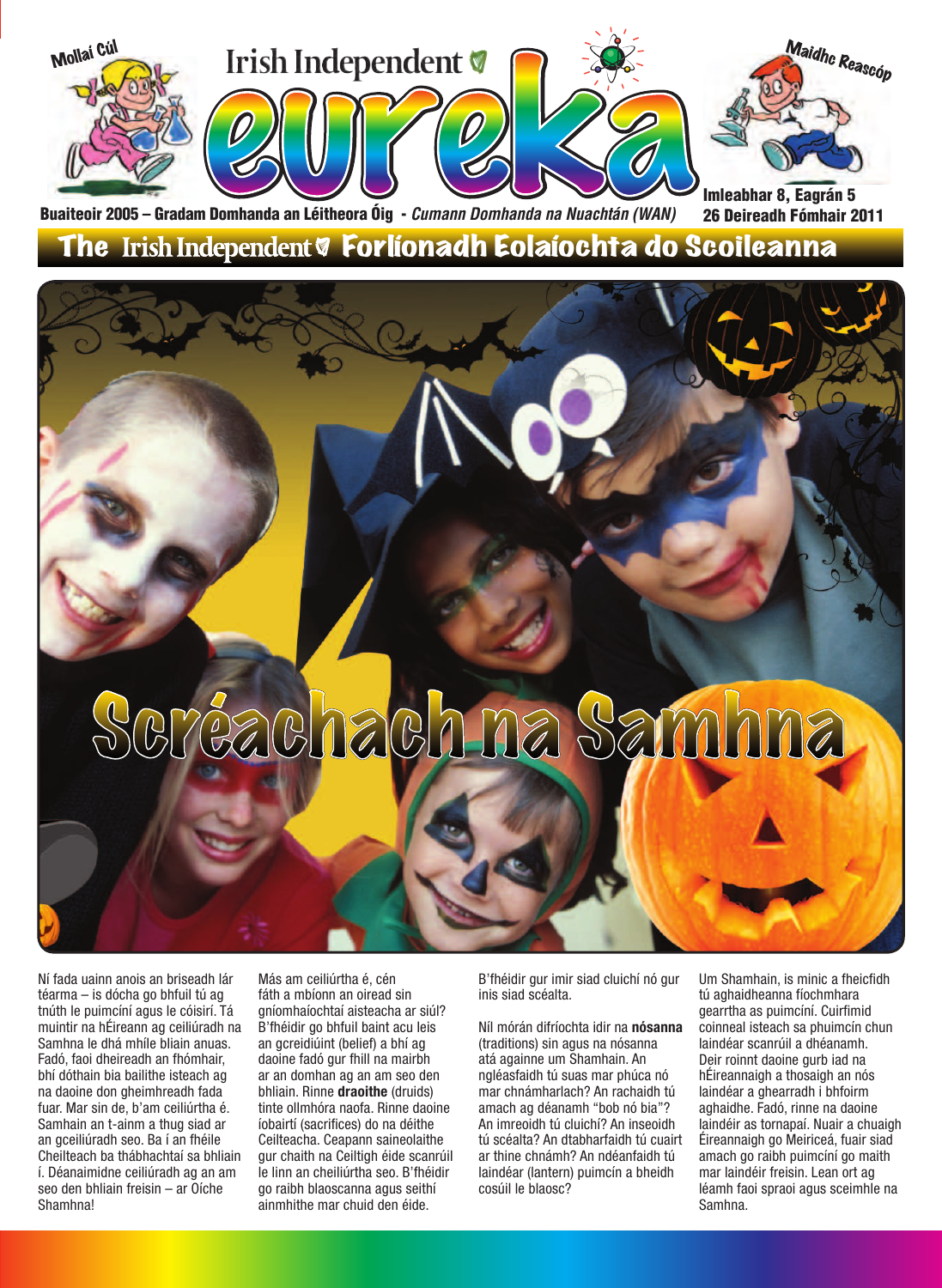# Ialtóga iontacha



### Cufombafocht



Is minic a bhíonn ialtóga (bats) i bpictiúir scanrúla um Shamhain. Ach níl fáth ar bith ar domhan ann gur chóir faitíos a bheith ort roimh ialtóga na hÉireann. Ní eitleoidh siad isteach i ngruaig daoine. Ní lucha eitilte iad.

Tá naoi **speiceas** (species) ialtóg againn in Éirinn. I mí Aibreáin nó i mí Bealtaine, baileoidh na hialtóga baineanna (female) le chéile i seanfhoirgneamh nó in áiléar nó in áit shábháilte eile. Béarfaidh gach ialtóg bhaineann ialtóg amháin. Ní bheidh aon fhionnadh ar an ialtóg nua. Cé go mbeidh na céadta ialtóg nua san **fhara** (roost), aithneoidh an mháthair a hialtóg nua féin ar an mboladh. Beathóidh an mháthair an ialtóg nua ar feadh 4 – 6 seachtaine. Faoin am sin, beidh roinnt fionnaidh ar an ialtóg nua agus tosóidh

sí ag lorg a cuid bia féin.

#### **Arbh eol duit?**

Crochann ialtóga bun os cionn agus iad ina gcodladh.

In Éirinn ní shúnn ialtóga fuil ach tá ialtóga vaimpíreacha i Meiriceá Láir agus i Meiriceá Theas agus súnn siad fuil.

### Aimsiú ó Mhacalla

Níl ialtóga dall; tá súile beaga acu. Déanann siad seilg (hunt) san oíche agus bíonn sé deacair orthu na feithidí beaga a itheann siad a fheiceáil sa dorchadas. Conas a fhaigheann siad bia, mar sin? Is cosúil go n-úsáideann siad fuaim ar ardairde (highpitched) chun teacht ar fheithidí san oíche. Bocálann (bounce) na fuaimeanna ar rudaí, feithidí ina measc, agus insíonn na fuaimeanna don ialtóg cá háit go díreach a bhfuil an bia. Tugann eolaithe an t-ainm '**aimsiú ó mhacalla**' (echo location) air seo.

#### **Arbh eol duit?**

Déanann roinnt deilfeanna fuaimeanna cniogtha (clicking) agus cruthaíonn na fuaimeanna seo macallaí. Úsáideann na deilfeanna na macallaí sin chun a **mbealach a aimsiú** (navigate).

San eolaíocht, léiríonn taighde nua dúinn gur féidir le roinnt daoine dalla macallaí a úsáid chun a mbealach a aimsiú freisin.



B'fhéidir go gceapann tú go bhfuil sé ait go mbocálann fuaim ach gluaiseann fuaim agus má bhuaileann sí in aghaidh ruda, bocálann sí ar ais agus déanann sí macalla. Dá mhíne (the smoother) an dromchla, is ea is fearr an macalla. Baineann an ghníomhaíocht seo le fuaim agus le macallaí.

#### **Bunábhair:**

- 2 rolla cairtchláir/páipéir d'fhéadfá seanphóstaeir a rolladh.
- Dromchla mín m.sh. an clár bán
- **Seilitéip**
- **Cara**

#### **Treoracha:**

- 1. Roll na póstaeir chun dhá rolla a dhéanamh. Úsáid seilitéip chun iad a ghreamú.
- 2. Iarr ar do chara seasamh thart ar 2 m amach uait.
- 3. Abair rud éigin ar nós 'Inniu an Chéadaoin' i gcogar isteach sa rolla. Ar thuig do chara tú?
- 4. Anois cuir an dá rolla in aghaidh an chláir bháin (féach ar an léaráid).
- 5. Iarr ar do chara éisteacht ag bun rolla amháin. Ba cheart go mbeadh a c(h)luas chomh gar agus is féidir don rolla.
- 6. Labhair i gcogar isteach sa rolla arís.
- 7. Iarr ar do chara ar chuala sé/sí aon rud an uair seo?

#### **An fáth a dtarlóidh sé seo:**

Nuair a bheidh na rollaí leagtha amach mar atá siad sa léaráid, gluaisfidh fuaimeanna síos rolla amháin, bocálfaidh siad ar an dromchla agus gluaisfidh siad aníos an rolla eile. Cloisfidh tú macalla agus beidh na fuaimeanna ard soiléir. Nuair a labhair tú i gcogar gan an rolla, scaip fuaimeanna an chogair ar fud an tseomra. Is beag fuaim a shroich cluas do charad.

#### **Arbh eol duit?**

Úsáideann longa macallaí chun doimhneacht (depth) an aigéin a thomhas nó chun fáil amach an bhfuil **banc** (shoal) éisc san fharraige.

#### **Dúshlán Breise:**

Dear imscrúdú chun fáil amach an mbocálfaidh an fhuaim chomh maith céanna nuair nach mbeidh an dromchla mín.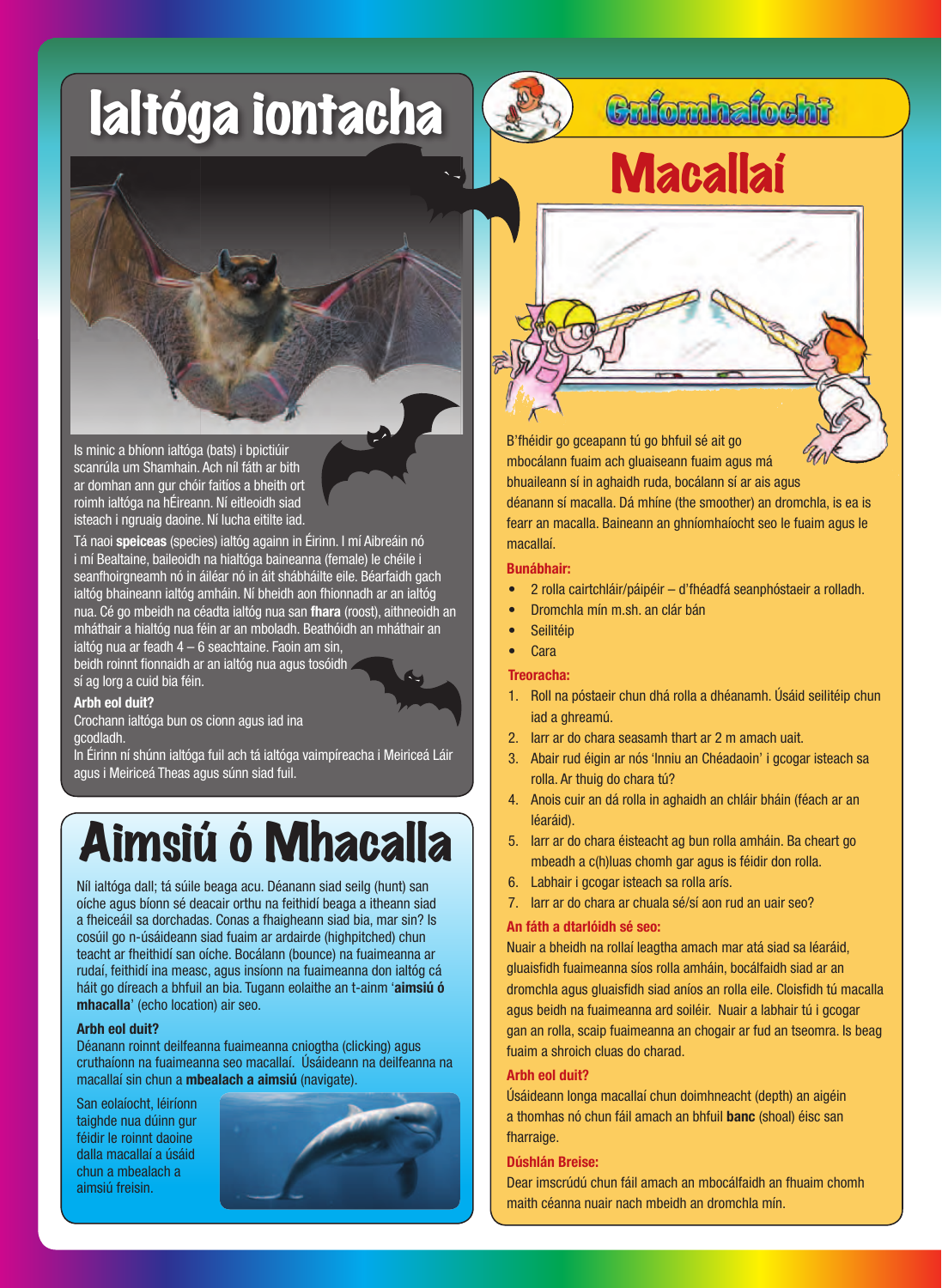

Oíche Shamhna, b'fhéidir go mbeidh tú féin agus do chairde in bhur suí thart ar thine ag insint scéalta. B'fhéidir go mbeidh an seomra dorcha agus beidh gach rud scanrúil. Ba ghreannmhar an rud é iarraidh ar chara fuaimeanna scréachacha a dhéanamh chun cur leis an atmaisféar scéiniúil.

**Bunábhair:**

- Peann luaidhe a bhfuil bior géar air
- Cupán plaisteach
- Píosa olla (thart ar 60 cm ar fad)
- Fáiscín páipéir

#### **Treoracha:**

- 1. Beir ar an bpíosa olla i lámh amháin. Sleamhnaigh corrmhéar (forefinger) agus ordóg na láimhe eile síos fad na holla. Cad a chloiseann tú?
- 2. Úsáid an peann luaidhe chun poll beag a dhéanamh i mbun an chupáin phlaistigh.
- 3. Ceangail barr an phíosa olla leis an bhfáiscín páipéir.
- 4. Cuir bun an phíosa olla tríd an bpoll. Stopfaidh an fáiscín páipéir an píosa olla ar theacht amach as an gcupán.
- 5. Anois, sleamhnaigh corrmhéar agus ordóg na láimhe eile síos fad na holla, mar a rinne tú cheana. Cloisfidh tú fuaimeanna an-aisteacha an uair seo.

#### **An fáth a dtarlóidh sé seo:**

Is é an **creathadh** (vibration) is cúis leis an bhfuaim. Nuair a shleamhnaigh tú do mhéara síos an téad, bhí creathadh ann san olann. Ach leath (spread) na fuaimeanna ar fud na háite agus is dócha nár chuala tú mórán. Nuair a shleamhnaigh tú do mhéara síos an píosa olla agus é ceangailte sa chupán, bhí na fuaimeanna gafa (trapped) sa chupán. Chomh maith leis sin, bhocáil na fuaimeanna siar agus aniar sa chupán agus mar sin, bhí siad glórach agus aisteach.

Suirbhé ar shíolta

Culombalosht



Má ghearrann tú puimcín chun laindéar puimcín a dhéanamh, feicfidh tú a lán síolta taobh istigh de. Feicfidh tú freisin **laíon** (pulp) – ábhar sreangánach (stringy) oráiste. Coinníonn an laíon na síolta san áit cheart. Cé mhéad síol atá i bpuimcín? An mbíonn níos mó síolta i bpuimcín mór? Déan an ghníomhaíocht seo go bhfeicfidh tú.

#### **Bunábhair:**

- 2 nó 3 phuimcín
- Scian
- Doirteal nó babhla mór uisce
- 2 bhabhla do na síolta agus don laíon
- Seanpháipéar nuachta
- Rialóir / miosúr (roghnach)
- Naprún (roghnach)

#### **AIRE: Iarr ar dhuine fásta an puimcín a ghearradh duit.**

#### **Treoracha:**

- 1. Leag amach na puimcíní in ord méide. Is féidir féachaint orthu, iad a mheá nó iad a thomhas chun socrú ar an ord.
- 2. Tuar cé mhéad síol a bheidh i ngach puimcín. **Taifead** do thuar.
- 3. Leag síos seanpháipéar nuachta chun an bord a chosaint.
- 4. Go cúramach, gearr isteach i mbarr an phuimcín. Gearr ciorcal atá thart ar 10 cm trasna. Is féidir leat an claibín (lid) seo a bhaint den phuimcín.
- 5. Cuir do lámh isteach sa phuimcín agus tarraing amach an laíon agus na síolta. Beidh siad greamaithe le chéile. Cuir i mbabhla iad. Seo obair shalach!
- 6. Tarraing an laíon ó na síolta. Cuir an laíon i mbabhla agus coinnigh é le haghaidh gníomhaíochta eile.
- 7. Nigh na síolta i mbabhla mór uisce.
- 8. Fág na síolta ar pháipéar nuachta glan go dtriomóidh siad.
- 9. Comhair na síolta. **Taifead** an méid síolta atá i ngach puimcín.

#### **Smaoinigh air seo:**

- An raibh do thuar gar don fhreagra?
- An mbíonn níos mó síolta i bpuimcíní móra?

#### **Dúshlán breise:**

Mura féidir leat teacht ar a lán puimcíní, déan an ghníomhaíocht seo le húlla in áit puimcíní.

Bain triail as do phuimcíní féin a fhás don bhliain seo chugainn ó na síolta a bhailigh tú.